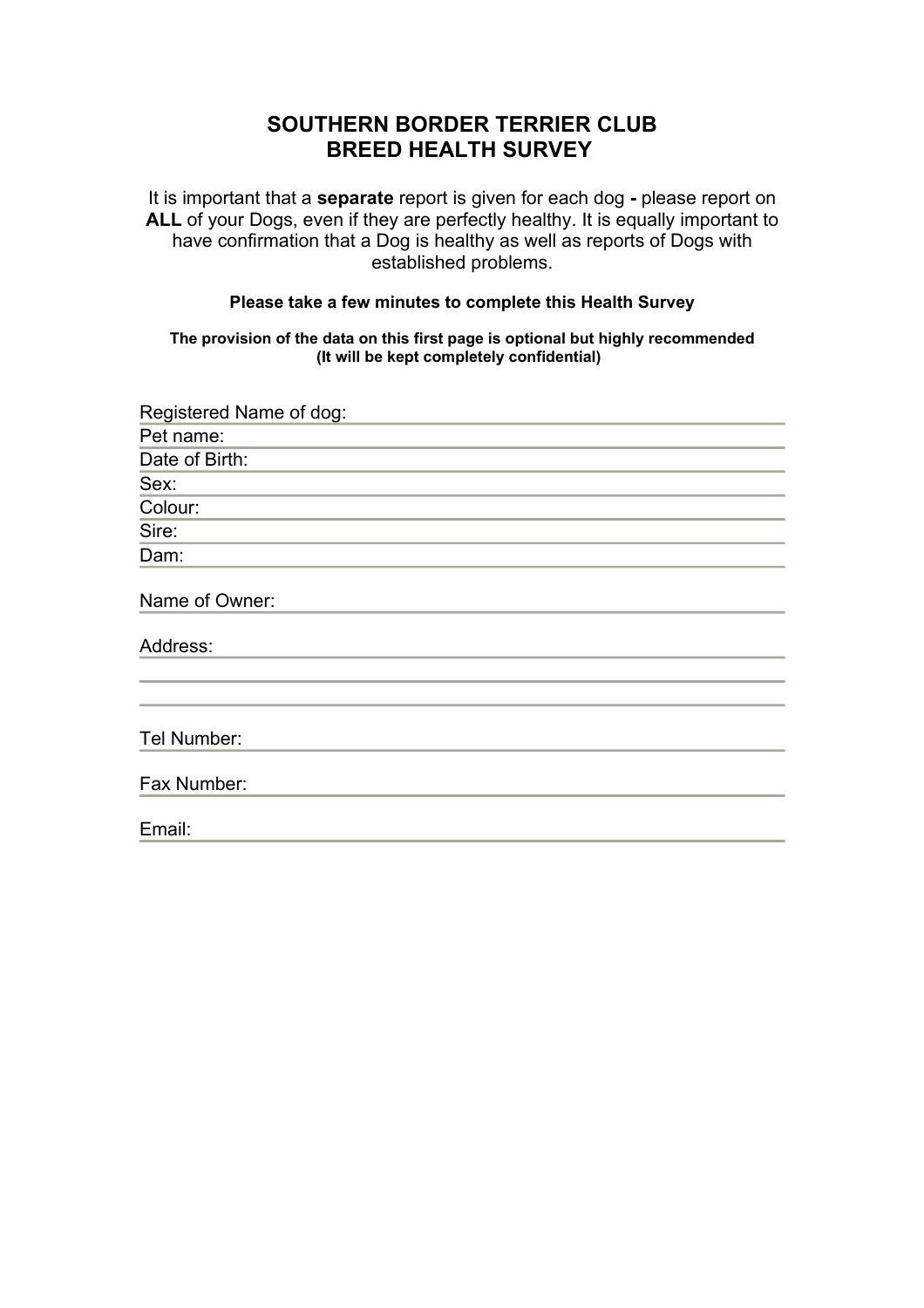## **SOUTHERN BORDER TERRIER CLUB BREED HEALTH SURVEY (Please provide a separate report for each dog)**

## **The following data is required in all cases (Please circle the correct answer where relevant)**

| Dog's pet name:<br>Date report made:<br>Date of Birth: |                                                                                                                                                                                         |  |  |  |           |                 |
|--------------------------------------------------------|-----------------------------------------------------------------------------------------------------------------------------------------------------------------------------------------|--|--|--|-----------|-----------------|
|                                                        |                                                                                                                                                                                         |  |  |  | Sex: M/F: |                 |
|                                                        |                                                                                                                                                                                         |  |  |  |           | Entire/Neutered |
|                                                        |                                                                                                                                                                                         |  |  |  |           |                 |
| Q1                                                     | is your dog vaccinated?<br>regularly/occasionally/never                                                                                                                                 |  |  |  |           |                 |
|                                                        |                                                                                                                                                                                         |  |  |  |           |                 |
| Q2                                                     | is your dog generally: healthy / not healthy                                                                                                                                            |  |  |  |           |                 |
| Q <sub>3</sub>                                         | does your dog receive regular medication to prevent parasites (e.g. fleas and<br>worms?)?<br>Yes / No<br>If you have answered Yes - then please indicate what medication and how often? |  |  |  |           |                 |
|                                                        |                                                                                                                                                                                         |  |  |  |           |                 |
| Medication:                                            |                                                                                                                                                                                         |  |  |  |           |                 |
|                                                        |                                                                                                                                                                                         |  |  |  |           |                 |
|                                                        |                                                                                                                                                                                         |  |  |  |           |                 |
| Frequency:                                             |                                                                                                                                                                                         |  |  |  |           |                 |
|                                                        |                                                                                                                                                                                         |  |  |  |           |                 |
|                                                        |                                                                                                                                                                                         |  |  |  |           |                 |
| Q4                                                     | has your dog any obvious defects? Yes / No<br>If you have answered No please go to Question 5                                                                                           |  |  |  |           |                 |
| Q4a                                                    |                                                                                                                                                                                         |  |  |  |           |                 |
|                                                        |                                                                                                                                                                                         |  |  |  |           |                 |
|                                                        | undescended testicles one/both                                                                                                                                                          |  |  |  |           |                 |
|                                                        | kinked tail                                                                                                                                                                             |  |  |  |           |                 |
|                                                        | Deafness                                                                                                                                                                                |  |  |  |           |                 |
|                                                        |                                                                                                                                                                                         |  |  |  |           |                 |
|                                                        |                                                                                                                                                                                         |  |  |  |           |                 |
|                                                        |                                                                                                                                                                                         |  |  |  |           |                 |
|                                                        |                                                                                                                                                                                         |  |  |  |           |                 |
|                                                        |                                                                                                                                                                                         |  |  |  |           |                 |
|                                                        |                                                                                                                                                                                         |  |  |  |           |                 |
| Q5                                                     | has your dog any chronic problem that is distressing or affects its health or welfare?<br>If you have answered No please go to Question 6.<br>Yes / No                                  |  |  |  |           |                 |
| Q5a                                                    | Please briefly describe the problem (attach separate sheet or papers if necessary) -                                                                                                    |  |  |  |           |                 |
|                                                        |                                                                                                                                                                                         |  |  |  |           |                 |
|                                                        |                                                                                                                                                                                         |  |  |  |           |                 |
|                                                        |                                                                                                                                                                                         |  |  |  |           |                 |
|                                                        |                                                                                                                                                                                         |  |  |  |           |                 |
|                                                        |                                                                                                                                                                                         |  |  |  |           |                 |